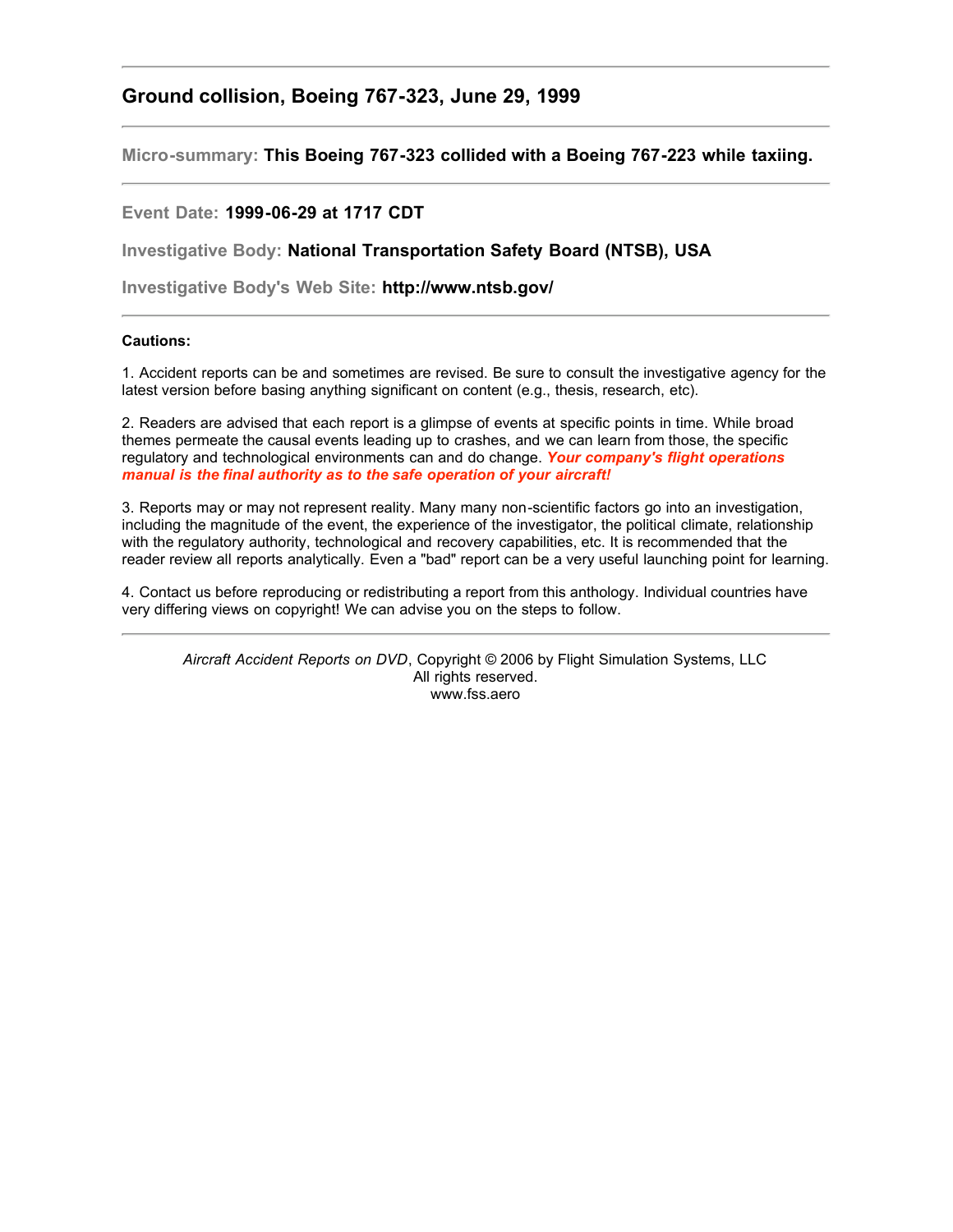| <b>National Transportation Safety Board</b>                                                                                                                                                                                                                                                                                                                                                                                                                                                                                                                                                                                                                                                                                                                                                                                                                                                                                                                                                                                                                                                                                                                                                                                                                                                                                                                                                                                                                                                                                                                                                                                                                                                                                                                                                                                                                                                                                                                                                                                                                                                                         |                                                                                                                                            |              | NTSB ID: CHI99IA204         |                                  |            | Aircraft Registration Number: N384AA |          |  |  |  |
|---------------------------------------------------------------------------------------------------------------------------------------------------------------------------------------------------------------------------------------------------------------------------------------------------------------------------------------------------------------------------------------------------------------------------------------------------------------------------------------------------------------------------------------------------------------------------------------------------------------------------------------------------------------------------------------------------------------------------------------------------------------------------------------------------------------------------------------------------------------------------------------------------------------------------------------------------------------------------------------------------------------------------------------------------------------------------------------------------------------------------------------------------------------------------------------------------------------------------------------------------------------------------------------------------------------------------------------------------------------------------------------------------------------------------------------------------------------------------------------------------------------------------------------------------------------------------------------------------------------------------------------------------------------------------------------------------------------------------------------------------------------------------------------------------------------------------------------------------------------------------------------------------------------------------------------------------------------------------------------------------------------------------------------------------------------------------------------------------------------------|--------------------------------------------------------------------------------------------------------------------------------------------|--------------|-----------------------------|----------------------------------|------------|--------------------------------------|----------|--|--|--|
| <b>FACTUAL REPORT</b>                                                                                                                                                                                                                                                                                                                                                                                                                                                                                                                                                                                                                                                                                                                                                                                                                                                                                                                                                                                                                                                                                                                                                                                                                                                                                                                                                                                                                                                                                                                                                                                                                                                                                                                                                                                                                                                                                                                                                                                                                                                                                               |                                                                                                                                            |              | Occurrence Date: 06/29/1999 |                                  |            | Most Critical Injury: None           |          |  |  |  |
| AVIATION                                                                                                                                                                                                                                                                                                                                                                                                                                                                                                                                                                                                                                                                                                                                                                                                                                                                                                                                                                                                                                                                                                                                                                                                                                                                                                                                                                                                                                                                                                                                                                                                                                                                                                                                                                                                                                                                                                                                                                                                                                                                                                            |                                                                                                                                            |              | Occurrence Type: Incident   |                                  |            | Investigated By: NTSB                |          |  |  |  |
| Location/Time                                                                                                                                                                                                                                                                                                                                                                                                                                                                                                                                                                                                                                                                                                                                                                                                                                                                                                                                                                                                                                                                                                                                                                                                                                                                                                                                                                                                                                                                                                                                                                                                                                                                                                                                                                                                                                                                                                                                                                                                                                                                                                       |                                                                                                                                            |              |                             |                                  |            |                                      |          |  |  |  |
| <b>Nearest City/Place</b>                                                                                                                                                                                                                                                                                                                                                                                                                                                                                                                                                                                                                                                                                                                                                                                                                                                                                                                                                                                                                                                                                                                                                                                                                                                                                                                                                                                                                                                                                                                                                                                                                                                                                                                                                                                                                                                                                                                                                                                                                                                                                           | <b>State</b>                                                                                                                               | Zip Code     |                             |                                  |            |                                      |          |  |  |  |
| <b>CHICAGO</b>                                                                                                                                                                                                                                                                                                                                                                                                                                                                                                                                                                                                                                                                                                                                                                                                                                                                                                                                                                                                                                                                                                                                                                                                                                                                                                                                                                                                                                                                                                                                                                                                                                                                                                                                                                                                                                                                                                                                                                                                                                                                                                      | IL                                                                                                                                         |              | 60666                       | 1717                             | <b>CDT</b> |                                      |          |  |  |  |
| Distance From Landing Facility:<br>Direction From Airport:<br>Airport Proximity: On Airport                                                                                                                                                                                                                                                                                                                                                                                                                                                                                                                                                                                                                                                                                                                                                                                                                                                                                                                                                                                                                                                                                                                                                                                                                                                                                                                                                                                                                                                                                                                                                                                                                                                                                                                                                                                                                                                                                                                                                                                                                         |                                                                                                                                            |              |                             |                                  |            |                                      |          |  |  |  |
| <b>Aircraft Information Summary</b>                                                                                                                                                                                                                                                                                                                                                                                                                                                                                                                                                                                                                                                                                                                                                                                                                                                                                                                                                                                                                                                                                                                                                                                                                                                                                                                                                                                                                                                                                                                                                                                                                                                                                                                                                                                                                                                                                                                                                                                                                                                                                 |                                                                                                                                            |              |                             |                                  |            |                                      |          |  |  |  |
| Aircraft Manufacturer                                                                                                                                                                                                                                                                                                                                                                                                                                                                                                                                                                                                                                                                                                                                                                                                                                                                                                                                                                                                                                                                                                                                                                                                                                                                                                                                                                                                                                                                                                                                                                                                                                                                                                                                                                                                                                                                                                                                                                                                                                                                                               |                                                                                                                                            | Model/Series |                             |                                  |            | Type of Aircraft                     |          |  |  |  |
| Boeing                                                                                                                                                                                                                                                                                                                                                                                                                                                                                                                                                                                                                                                                                                                                                                                                                                                                                                                                                                                                                                                                                                                                                                                                                                                                                                                                                                                                                                                                                                                                                                                                                                                                                                                                                                                                                                                                                                                                                                                                                                                                                                              |                                                                                                                                            |              | 767-323                     |                                  |            |                                      | Airplane |  |  |  |
| Sightseeing Flight: No                                                                                                                                                                                                                                                                                                                                                                                                                                                                                                                                                                                                                                                                                                                                                                                                                                                                                                                                                                                                                                                                                                                                                                                                                                                                                                                                                                                                                                                                                                                                                                                                                                                                                                                                                                                                                                                                                                                                                                                                                                                                                              |                                                                                                                                            |              |                             | Air Medical Transport Flight: No |            |                                      |          |  |  |  |
| Narrative                                                                                                                                                                                                                                                                                                                                                                                                                                                                                                                                                                                                                                                                                                                                                                                                                                                                                                                                                                                                                                                                                                                                                                                                                                                                                                                                                                                                                                                                                                                                                                                                                                                                                                                                                                                                                                                                                                                                                                                                                                                                                                           |                                                                                                                                            |              |                             |                                  |            |                                      |          |  |  |  |
| On June 29, 1999, at 1717 central daylight time, a Boeing 767- 323, N384AA, operated by American<br>Airlines as Flight 80 collided with an American Airlines B-767-223, N328AA, which was stopped on<br>the International Ramp at the O'Hare International Airport, Chicago, Illinois. There were no<br>injuries to the 3 cockpit crew, 10 cabin crew, and 173 passengers on board Flight 80. In addition,<br>there were no injuries to the two mechanics on board N328AA. N384AA received minor damage to its<br>right wingtip and N328AA received minor damage to its left wing. The 14 CFR Part 121 flight was<br>operating in visual meteorological conditions. Flight 80 was preparing to depart the O'Hare<br>International Airport, for Stockholm, Sweden, when the incident occurred.<br>N328AA was being repositioned by two mechanics from gate M-3 at the International Terminal to the<br>gate K-15 on the domestic side of the airport. They received their push back clearance from the<br>O'Hare Inbound Ground Controller and were instructed to " push it back facing north." American<br>Airlines ramp personnel pushed N328AA back from the gate and positioned the airplane on the ramp<br>The mechanics reported they were going to taxi north on taxiway Bravo, cross over on<br>facing north.<br>Alpha 20, and taxi south on taxiway Alpha to the gate area. They reported that once positioned on<br>the ramp they set the parking brake and were waiting for traffic to clear the "alley" and taxiway<br>Alpha when their left wing was struck by Flight 80.<br>Flight 80 had been parked at gate K-19 and was given clearance by the Ground Metering Controller to<br>taxi to Runway 32R via the Bravo Taxiway. Flight 80 turned left out of the terminal area onto the<br>As flight 80 was taxing north on Bravo, its right wing contacted the left wing of<br>Bravo Taxiway.<br>The flight crew reported that they saw the 767 (N328AA) parked on the International Ramp;<br>N328AA.<br>however, they did not think it was a factor. The left main gear on N328AA was jacked up and the |                                                                                                                                            |              |                             |                                  |            |                                      |          |  |  |  |
| A review of photographs taken by American Airlines revealed the left wing of N328AA and the right<br>wing of Flight 80 were both over hanging a green painted "grass" area on the ramp when the<br>collision occurred. N328AA was positioned facing north on the International Ramp just southwest of<br>the M-3 gate. The fuselage of the airplane was on the movement side of the "nonmovement area" and<br>its left main gear was on the taxiway centerline. Flight 80 was facing north on the Bravo Taxiway<br>with its nose gear approximately 3-feet left of the taxiway centerline.                                                                                                                                                                                                                                                                                                                                                                                                                                                                                                                                                                                                                                                                                                                                                                                                                                                                                                                                                                                                                                                                                                                                                                                                                                                                                                                                                                                                                                                                                                                          |                                                                                                                                            |              |                             |                                  |            |                                      |          |  |  |  |
|                                                                                                                                                                                                                                                                                                                                                                                                                                                                                                                                                                                                                                                                                                                                                                                                                                                                                                                                                                                                                                                                                                                                                                                                                                                                                                                                                                                                                                                                                                                                                                                                                                                                                                                                                                                                                                                                                                                                                                                                                                                                                                                     | Damage on N384AA consisted of the right wing tip. Damage on N328AA consisted of the left wing tip<br>and minor damage to the left aileron. |              |                             |                                  |            |                                      |          |  |  |  |
| A letter from CICA, the contracting ramp control company, dated October 13, 1993, entitled T-5<br>[International Terminal] Ramp Control Guidelines addresses procedures for pushing back from the<br>International Terminal.<br>This document states, "Due to the close proximity of the International<br>gate positions M1-M3 to the Outer Taxiway [Bravo], only O'Hare ATCT [Air Traffic Control Tower]<br>will issue clearance to and from these gate positions. Aircraft in gate-position M4 will be                                                                                                                                                                                                                                                                                                                                                                                                                                                                                                                                                                                                                                                                                                                                                                                                                                                                                                                                                                                                                                                                                                                                                                                                                                                                                                                                                                                                                                                                                                                                                                                                            |                                                                                                                                            |              |                             |                                  |            |                                      |          |  |  |  |
| FACTUAL REPORT - AVIATION<br>Page 1                                                                                                                                                                                                                                                                                                                                                                                                                                                                                                                                                                                                                                                                                                                                                                                                                                                                                                                                                                                                                                                                                                                                                                                                                                                                                                                                                                                                                                                                                                                                                                                                                                                                                                                                                                                                                                                                                                                                                                                                                                                                                 |                                                                                                                                            |              |                             |                                  |            |                                      |          |  |  |  |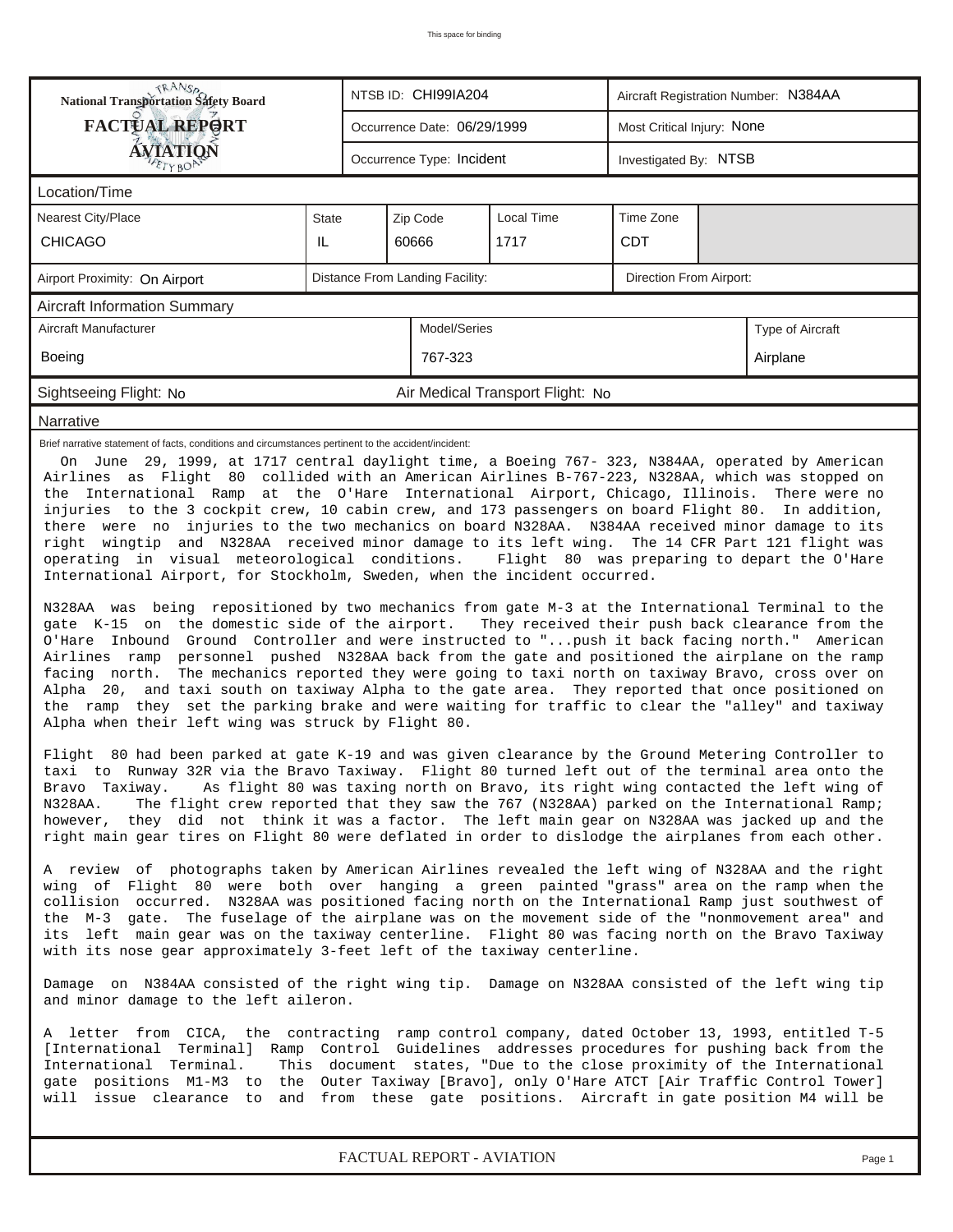| <b>National Transportation Safety Board</b> | NTSB ID: CHI99IA204         |  |
|---------------------------------------------|-----------------------------|--|
| <b>FACTUAL REPORT</b><br>$E$ rvaOP          | Occurrence Date: 06/29/1999 |  |
|                                             | Occurrence Type: Incident   |  |

## *Narrative (Continued)*

directed by International Gate Coordinator and must be pushed back to the south in a nose north configuration." O'Hare ATCT personnel were interviewed and were questioned regarding the above procedure. They reported that when an airplane is pushed back from gates M-1 and M-2, the airplane cannot remain clear of taxiway Bravo due to the amount of ramp space. In this case they stop additional traffic from using Bravo until the airplane is moved. They reported that even though they are giving pushback clearances from gate M-3, they do not prevent other traffic from using taxiway Bravo when a pushback is in progress. They reported that it is the responsibility of the ramp personnel and cockpit crew to maintain clearance from taxiway Bravo when pushed back from gate  $M-3$ .

The International Terminal gate/ramp area was inspected by the NTSB, the Federal Aviation Administration Airport and Air Traffic Control Personnel, O'Hare International Operations Personnel, and American Airlines Personnel. The ramp area used when an airplane is pushed back from gate M-3 consists of a space bordered by two vehicle traffic lanes, a cross taxiway (Alpha 20), and the nonmovement area line. Several ramp personnel, including those who pushed back N328AA, were interviewed during the course of this investigation. All of them said that it would be very difficult if not impossible to push back an airplane from gate M-3, keep it on the nonmovement side of the ramp, and not block a vehicle traffic lane or cross taxiway. Therefore, they try and position the airplane in an area to keep the traffic lanes and cross taxiways clear; however, this puts the airplane on the movement side of the ramp. In addition, they reported that the turn radius is too sharp for them to position an airplane on the nonmovement side of the ramp. They reported that it was routine for a portion of the airplane to extend over the nonmovement line. A pushback was observed by the NTSB and what the ramp personnel said was found to be true.

A Letter of Agreement between the O'Hare ATCT and the City of Chicago effective April 6, 1993 addresses Designated Airport Movement Areas. The diagram attached to the agreement depicts the taxiways and runways as movement areas on the airport. The agreement also states, "The Southwest Cargo ramp, Signature/General Aviation ramp, International ramp taxi lane, and the terminal gate areas are all nonmovement areas once the aircraft clears the adjacent taxiway and has entered the ramp area."

Taxiway Bravo is 75 feet wide. The nonmovement line is 160 feet from the center of taxiway Bravo placing it 122.5 feet into the International ramp area near gate M-3. The placement of the nonmovement line is contradictory to the letter of agreement regarding Designated Airport Movement Areas which shows all ramp areas as nonmovement areas.

According to Boeing Aircraft the wingspan of a 767-200 is 156 feet 1 inch. Given the width of the taxiway, a Boeing 767-200 taxing on the centerline of Bravo would have 41 feet of its wing extending over each side of the taxiway.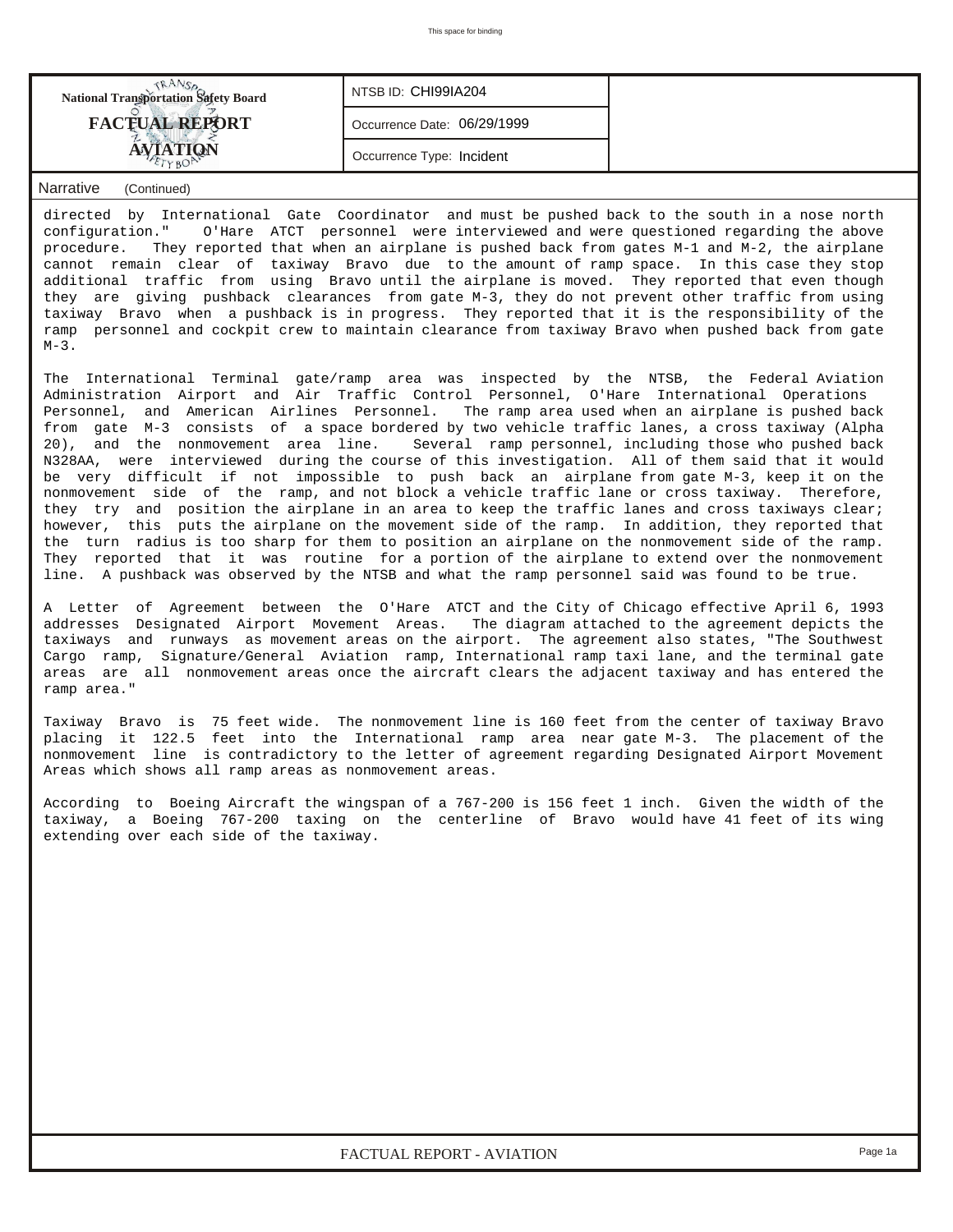| <b>National Transportation Safety Board</b>                                  |                      | NTSB ID: CHI99IA204                                                     |                                                       |                                                |   |                           |                                      |  |              |                           |                     |  |
|------------------------------------------------------------------------------|----------------------|-------------------------------------------------------------------------|-------------------------------------------------------|------------------------------------------------|---|---------------------------|--------------------------------------|--|--------------|---------------------------|---------------------|--|
| FACTUAL REPORT                                                               |                      |                                                                         |                                                       | Occurrence Date: 06/29/1999                    |   |                           |                                      |  |              |                           |                     |  |
| <b>AVIATION</b>                                                              |                      |                                                                         |                                                       | Occurrence Type: Incident                      |   |                           |                                      |  |              |                           |                     |  |
| Landing Facility/Approach Information                                        |                      |                                                                         |                                                       |                                                |   |                           |                                      |  |              |                           |                     |  |
| <b>Airport Name</b>                                                          |                      | Runway Used<br>Runway Length<br>Airport ID:<br><b>Airport Elevation</b> |                                                       |                                                |   |                           |                                      |  |              | Runway Width              |                     |  |
| O'HARE INTERNATIONAL                                                         | ORD                  |                                                                         | 667 Ft. MSL                                           |                                                | 0 |                           |                                      |  |              |                           |                     |  |
| Runway Surface Type:                                                         |                      |                                                                         |                                                       |                                                |   |                           |                                      |  |              |                           |                     |  |
| Runway Surface Condition:                                                    |                      |                                                                         |                                                       |                                                |   |                           |                                      |  |              |                           |                     |  |
| Type Instrument Approach:                                                    |                      |                                                                         |                                                       |                                                |   |                           |                                      |  |              |                           |                     |  |
| VFR Approach/Landing:                                                        |                      |                                                                         |                                                       |                                                |   |                           |                                      |  |              |                           |                     |  |
| Aircraft Information                                                         |                      |                                                                         |                                                       |                                                |   |                           |                                      |  |              |                           |                     |  |
| Aircraft Manufacturer<br><b>Boeing</b>                                       |                      |                                                                         | Model/Series<br>767-323                               |                                                |   |                           |                                      |  | 26996        | <b>Serial Number</b>      |                     |  |
| Airworthiness Certificate(s): Transport                                      |                      |                                                                         |                                                       |                                                |   |                           |                                      |  |              |                           |                     |  |
| Landing Gear Type: Retractable - Tricycle                                    |                      |                                                                         |                                                       |                                                |   |                           |                                      |  |              |                           |                     |  |
| Homebuilt Aircraft? No                                                       | Number of Seats:     |                                                                         | Certified Max Gross Wt.<br><b>LBS</b>                 |                                                |   |                           |                                      |  |              | Number of Engines: 2      |                     |  |
| Engine Type:<br>Turbo Fan                                                    | <b>GE</b>            |                                                                         | Engine Manufacturer:                                  |                                                |   | Model/Series:<br>CF6-80C2 |                                      |  |              | Rated Power:<br>61500 LBS |                     |  |
| - Aircraft Inspection Information                                            |                      |                                                                         |                                                       |                                                |   |                           |                                      |  |              |                           |                     |  |
| Type of Last Inspection                                                      |                      |                                                                         | Date of Last Inspection<br>Time Since Last Inspection |                                                |   |                           |                                      |  |              |                           | Airframe Total Time |  |
| <b>Continuous Airworthiness</b>                                              |                      |                                                                         | Hours                                                 |                                                |   |                           |                                      |  |              |                           | Hours               |  |
| - Emergency Locator Transmitter (ELT) Information                            |                      |                                                                         |                                                       |                                                |   |                           |                                      |  |              |                           |                     |  |
| ELT Installed? No                                                            | <b>ELT Operated?</b> |                                                                         |                                                       |                                                |   |                           | ELT Aided in Locating Accident Site? |  |              |                           |                     |  |
| Owner/Operator Information                                                   |                      |                                                                         |                                                       |                                                |   |                           |                                      |  |              |                           |                     |  |
| <b>Registered Aircraft Owner</b>                                             |                      |                                                                         |                                                       | <b>Street Address</b><br>4333 AMON CARTER BLVD |   |                           |                                      |  |              |                           |                     |  |
| AMERICAN AIRLINES, INC.                                                      |                      |                                                                         | <b>State</b><br>City                                  |                                                |   |                           |                                      |  |              |                           | Zip Code            |  |
|                                                                              |                      | FT. WORTH<br><b>TX</b><br>76155<br><b>Street Address</b>                |                                                       |                                                |   |                           |                                      |  |              |                           |                     |  |
| Operator of Aircraft                                                         |                      | Same as Reg'd Aircraft Owner                                            |                                                       |                                                |   |                           |                                      |  |              |                           |                     |  |
| Same as Reg'd Aircraft Owner                                                 |                      | City                                                                    |                                                       |                                                |   |                           |                                      |  | <b>State</b> | Zip Code                  |                     |  |
| Operator Does Business As: AMERICAN AIRLINES                                 |                      |                                                                         |                                                       |                                                |   |                           | Operator Designator Code: AALA       |  |              |                           |                     |  |
| - Type of U.S. Certificate(s) Held:                                          |                      |                                                                         |                                                       |                                                |   |                           |                                      |  |              |                           |                     |  |
| Air Carrier Operating Certificate(s): Flag Carrier/Domestic                  |                      |                                                                         |                                                       |                                                |   |                           |                                      |  |              |                           |                     |  |
| Operating Certificate:                                                       |                      |                                                                         |                                                       | Operator Certificate:                          |   |                           |                                      |  |              |                           |                     |  |
| Regulation Flight Conducted Under: Part 121: Air Carrier                     |                      |                                                                         |                                                       |                                                |   |                           |                                      |  |              |                           |                     |  |
| Type of Flight Operation Conducted: Scheduled; International; Passenger Only |                      |                                                                         |                                                       |                                                |   |                           |                                      |  |              |                           |                     |  |
| FACTUAL REPORT - AVIATION<br>Page 2                                          |                      |                                                                         |                                                       |                                                |   |                           |                                      |  |              |                           |                     |  |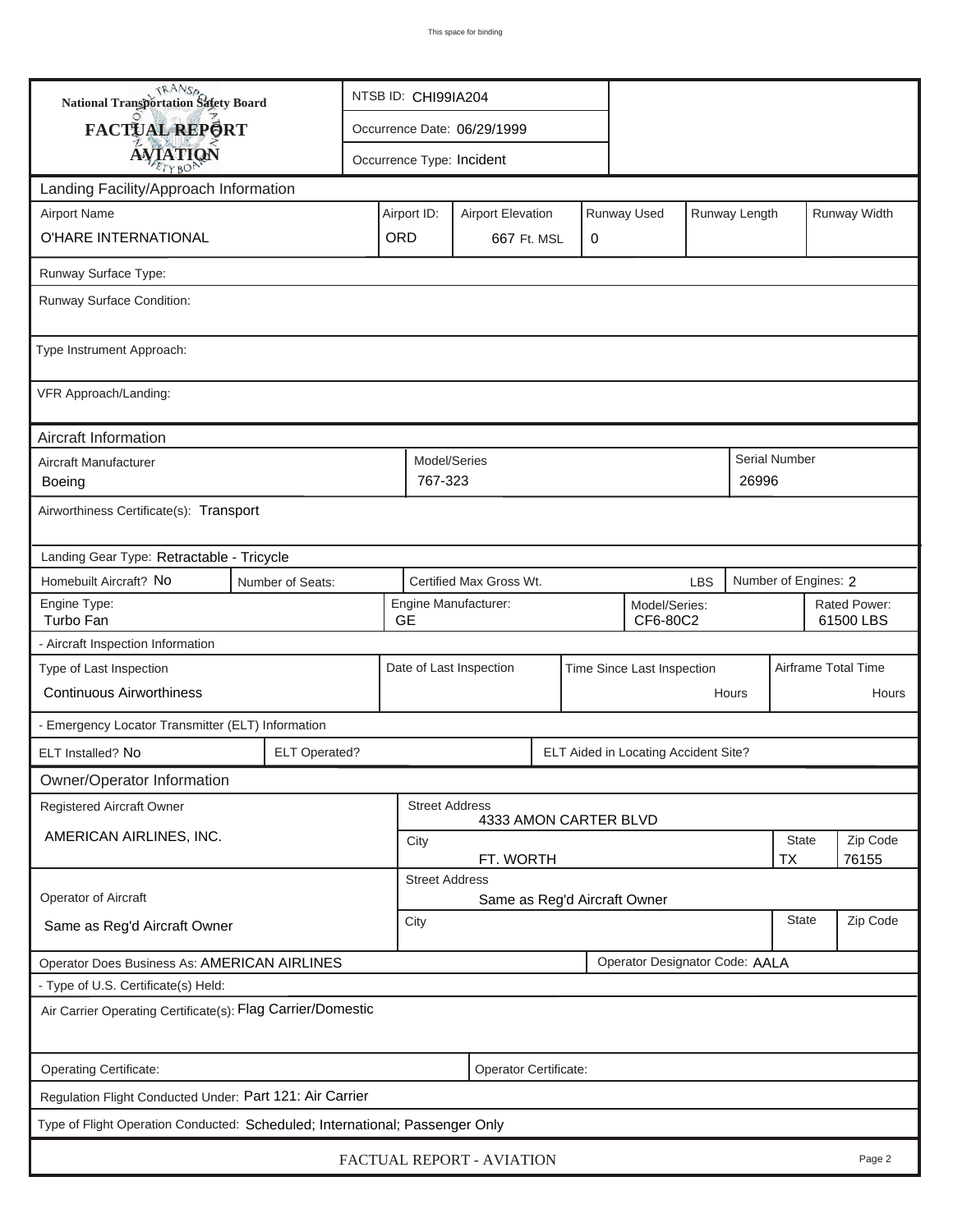| <b>National Transportation Safety Board</b><br>NTSB ID: CHI99IA204                                   |                                                             |                                               |                        |                                                      |                           |         |              |                      |                                        |                    |              |                |                                    |                     |
|------------------------------------------------------------------------------------------------------|-------------------------------------------------------------|-----------------------------------------------|------------------------|------------------------------------------------------|---------------------------|---------|--------------|----------------------|----------------------------------------|--------------------|--------------|----------------|------------------------------------|---------------------|
|                                                                                                      |                                                             | FACTUAL REPORT<br>Occurrence Date: 06/29/1999 |                        |                                                      |                           |         |              |                      |                                        |                    |              |                |                                    |                     |
|                                                                                                      | <b>AVIATION</b>                                             |                                               |                        |                                                      | Occurrence Type: Incident |         |              |                      |                                        |                    |              |                |                                    |                     |
|                                                                                                      |                                                             |                                               |                        |                                                      |                           |         |              |                      |                                        |                    |              |                |                                    |                     |
| Name                                                                                                 | <b>First Pilot Information</b>                              |                                               |                        |                                                      |                           | City    |              |                      |                                        |                    | <b>State</b> |                | Date of Birth                      |                     |
|                                                                                                      |                                                             |                                               |                        |                                                      |                           |         |              |                      |                                        |                    |              |                |                                    | Age                 |
| On File                                                                                              |                                                             |                                               |                        |                                                      |                           | On File |              |                      |                                        |                    | On File      |                | On File                            | 49                  |
| Sex: M<br>Seat Occupied: Left<br>Principal Profession: Civilian Pilot<br>Certificate Number: On File |                                                             |                                               |                        |                                                      |                           |         |              |                      |                                        |                    |              |                |                                    |                     |
| Airline Transport<br>Certificate(s):                                                                 |                                                             |                                               |                        |                                                      |                           |         |              |                      |                                        |                    |              |                |                                    |                     |
| Airplane Rating(s):<br>Multi-engine Land                                                             |                                                             |                                               |                        |                                                      |                           |         |              |                      |                                        |                    |              |                |                                    |                     |
| Rotorcraft/Glider/LTA: None                                                                          |                                                             |                                               |                        |                                                      |                           |         |              |                      |                                        |                    |              |                |                                    |                     |
|                                                                                                      |                                                             |                                               |                        |                                                      |                           |         |              |                      |                                        |                    |              |                |                                    |                     |
| Instrument Rating(s): Airplane<br>Instructor Rating(s):                                              |                                                             |                                               |                        |                                                      |                           |         |              |                      |                                        |                    |              |                |                                    |                     |
|                                                                                                      |                                                             |                                               |                        |                                                      |                           |         |              |                      |                                        |                    |              |                |                                    |                     |
|                                                                                                      | Type Rating/Endorsement for Accident/Incident Aircraft? Yes |                                               |                        |                                                      |                           |         |              |                      | <b>Current Biennial Flight Review?</b> |                    |              |                |                                    |                     |
|                                                                                                      | Medical Cert.: Class 1                                      |                                               |                        | Medical Cert. Status: Valid Medical--no waivers/lim. |                           |         |              |                      |                                        |                    |              |                | Date of Last Medical Exam: 04/1999 |                     |
|                                                                                                      |                                                             |                                               |                        |                                                      |                           |         |              |                      |                                        |                    |              |                |                                    |                     |
| - Flight Time Matrix                                                                                 |                                                             | All A/C                                       | This Make<br>and Model | Airplane<br>Single Engine                            | Airplane<br>Mult-Engine   | Night   |              | Instrument<br>Actual |                                        | Simulated          | Rotorcraft   |                | Glider                             | Lighter<br>Than Air |
| <b>Total Time</b>                                                                                    |                                                             |                                               | 1203                   |                                                      |                           |         |              |                      |                                        |                    |              |                |                                    |                     |
|                                                                                                      | Pilot In Command(PIC)                                       |                                               |                        |                                                      |                           |         |              |                      |                                        |                    |              |                |                                    |                     |
| Instructor                                                                                           |                                                             |                                               |                        |                                                      |                           |         |              |                      |                                        |                    |              |                |                                    |                     |
| Last 90 Days                                                                                         |                                                             |                                               | 222                    |                                                      |                           |         |              |                      |                                        |                    |              |                |                                    |                     |
| Last 30 Days                                                                                         |                                                             |                                               | 56                     |                                                      |                           |         |              |                      |                                        |                    |              |                |                                    |                     |
| Last 24 Hours                                                                                        |                                                             |                                               |                        |                                                      |                           |         |              |                      |                                        |                    |              |                |                                    |                     |
| Seatbelt Used? Yes                                                                                   |                                                             |                                               | Shoulder Harness Used? |                                                      |                           |         |              |                      | Toxicology Performed? No               |                    |              |                | Second Pilot? Yes                  |                     |
|                                                                                                      |                                                             |                                               |                        |                                                      |                           |         |              |                      |                                        |                    |              |                |                                    |                     |
|                                                                                                      | Flight Plan/Itinerary                                       |                                               |                        |                                                      |                           |         |              |                      |                                        |                    |              |                |                                    |                     |
|                                                                                                      | Type of Flight Plan Filed: IFR                              |                                               |                        |                                                      |                           |         |              |                      |                                        |                    |              |                |                                    |                     |
| Departure Point                                                                                      |                                                             |                                               |                        |                                                      |                           |         | <b>State</b> |                      |                                        | Airport Identifier |              | Departure Time |                                    | Time Zone           |
|                                                                                                      | Same as Accident/Incident Location                          |                                               |                        |                                                      |                           |         |              |                      | <b>ORD</b>                             |                    |              | 0000           |                                    |                     |
| Destination                                                                                          |                                                             |                                               |                        |                                                      |                           |         | <b>State</b> | Airport Identifier   |                                        |                    |              |                |                                    |                     |
| <b>STOCKHOLM</b>                                                                                     |                                                             |                                               |                        |                                                      |                           |         | OF           | <b>STP</b>           |                                        |                    |              |                |                                    |                     |
| Type of Clearance:                                                                                   |                                                             |                                               |                        |                                                      |                           |         |              |                      |                                        |                    |              |                |                                    |                     |
| Type of Airspace:                                                                                    | Class B                                                     |                                               |                        |                                                      |                           |         |              |                      |                                        |                    |              |                |                                    |                     |
|                                                                                                      | Weather Information                                         |                                               |                        |                                                      |                           |         |              |                      |                                        |                    |              |                |                                    |                     |
| Source of Briefing:                                                                                  |                                                             |                                               |                        |                                                      |                           |         |              |                      |                                        |                    |              |                |                                    |                     |
|                                                                                                      | Company                                                     |                                               |                        |                                                      |                           |         |              |                      |                                        |                    |              |                |                                    |                     |
|                                                                                                      |                                                             |                                               |                        |                                                      |                           |         |              |                      |                                        |                    |              |                |                                    |                     |
| Method of Briefing:                                                                                  |                                                             |                                               |                        |                                                      |                           |         |              |                      |                                        |                    |              |                |                                    |                     |
|                                                                                                      |                                                             |                                               |                        | FACTUAL REPORT - AVIATION                            |                           |         |              |                      |                                        |                    |              |                |                                    | Page 3              |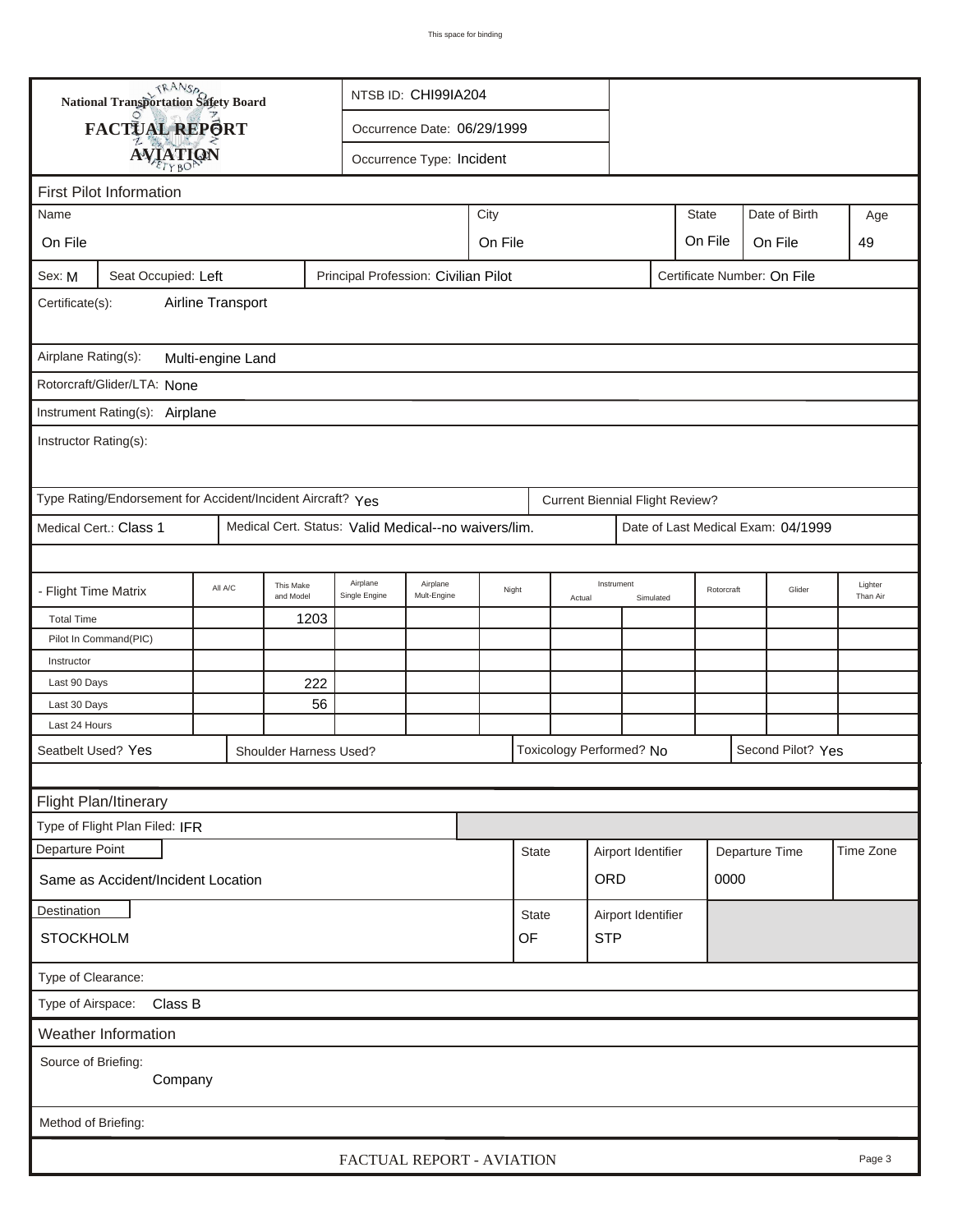|                        | <b>National Transportation Safety Board</b> |                  |         | NTSB ID: CHI99IA204       |           |                             |                                     |    |                                                       |  |                   |       |        |
|------------------------|---------------------------------------------|------------------|---------|---------------------------|-----------|-----------------------------|-------------------------------------|----|-------------------------------------------------------|--|-------------------|-------|--------|
|                        | FACTUAL REPORT                              |                  |         |                           |           | Occurrence Date: 06/29/1999 |                                     |    |                                                       |  |                   |       |        |
|                        | <b>AVIATION</b>                             |                  |         | Occurrence Type: Incident |           |                             |                                     |    |                                                       |  |                   |       |        |
| Weather Information    |                                             |                  |         |                           |           |                             |                                     |    |                                                       |  |                   |       |        |
| WOF ID                 | <b>Observation Time</b>                     | Time Zone        |         | <b>WOF Elevation</b>      |           |                             | WOF Distance From Accident Site     |    | Direction From Accident Site                          |  |                   |       |        |
| ORD                    | 1656                                        | <b>CDT</b>       |         | 667 Ft. MSL               |           |                             |                                     |    | 0 Deg. Mag.<br>0 NM                                   |  |                   |       |        |
|                        | Sky/Lowest Cloud Condition: Scattered       |                  |         |                           |           |                             | 6000 Ft. AGL                        |    | Condition of Light: Day                               |  |                   |       |        |
|                        | Lowest Ceiling: Broken                      |                  |         | 25000 Ft. AGL             |           | Visibility:                 |                                     | 10 | <b>SM</b>                                             |  | Altimeter:        | 29.00 | "Hg    |
| Temperature:           | 22 $^{\circ}$ C                             | Dew Point:       |         | $9^{\circ}C$              |           | Wind Direction: 110         |                                     |    |                                                       |  | Density Altitude: |       | Ft.    |
| Wind Speed: 6          |                                             | Gusts:           |         |                           |           |                             |                                     |    | Weather Condtions at Accident Site: Visual Conditions |  |                   |       |        |
| Visibility (RVR):      | 0<br>Ft.                                    | Visibility (RVV) |         | 0                         | <b>SM</b> |                             | Intensity of Precipitation: Unknown |    |                                                       |  |                   |       |        |
|                        | Restrictions to Visibility: None            |                  |         |                           |           |                             |                                     |    |                                                       |  |                   |       |        |
|                        |                                             |                  |         |                           |           |                             |                                     |    |                                                       |  |                   |       |        |
| Type of Precipitation: | None                                        |                  |         |                           |           |                             |                                     |    |                                                       |  |                   |       |        |
|                        |                                             |                  |         |                           |           |                             |                                     |    |                                                       |  |                   |       |        |
|                        | Accident Information                        |                  |         |                           |           |                             |                                     |    |                                                       |  |                   |       |        |
|                        | Aircraft Damage: Minor                      |                  |         | Aircraft Fire: None       |           |                             |                                     |    | Aircraft Explosion None                               |  |                   |       |        |
|                        | Classification: U.S. Registered/U.S. Soil   |                  |         |                           |           |                             |                                     |    |                                                       |  |                   |       |        |
|                        | - Injury Summary Matrix                     | Fatal            | Serious | Minor                     |           | None                        | <b>TOTAL</b>                        |    |                                                       |  |                   |       |        |
| <b>First Pilot</b>     |                                             |                  |         |                           |           | 1                           |                                     |    |                                                       |  |                   |       |        |
| Second Pilot           |                                             |                  |         |                           |           | 1                           |                                     |    |                                                       |  |                   |       |        |
| <b>Student Pilot</b>   |                                             |                  |         |                           |           |                             |                                     |    |                                                       |  |                   |       |        |
|                        | Flight Instructor                           |                  |         |                           |           |                             |                                     |    |                                                       |  |                   |       |        |
| <b>Check Pilot</b>     |                                             |                  |         |                           |           |                             |                                     |    |                                                       |  |                   |       |        |
|                        | <b>Flight Engineer</b>                      |                  |         |                           |           |                             |                                     |    |                                                       |  |                   |       |        |
|                        | Cabin Attendants                            |                  |         |                           |           | 10                          | 10                                  |    |                                                       |  |                   |       |        |
| Other Crew             |                                             |                  |         |                           |           | 1                           | 1                                   |    |                                                       |  |                   |       |        |
| Passengers             |                                             |                  |         |                           |           | 173                         | 173                                 |    |                                                       |  |                   |       |        |
| - TOTAL ABOARD -       |                                             |                  |         |                           |           | 186                         | 186                                 |    |                                                       |  |                   |       |        |
| Other Ground           |                                             | 0                |         | $\overline{0}$            | 0         |                             | 0                                   |    |                                                       |  |                   |       |        |
|                        | - GRAND TOTAL -                             | 0                |         | 0                         | 0         | 186                         | 186                                 |    |                                                       |  |                   |       |        |
|                        |                                             |                  |         |                           |           |                             |                                     |    |                                                       |  |                   |       |        |
|                        |                                             |                  |         |                           |           | FACTUAL REPORT - AVIATION   |                                     |    |                                                       |  |                   |       | Page 4 |